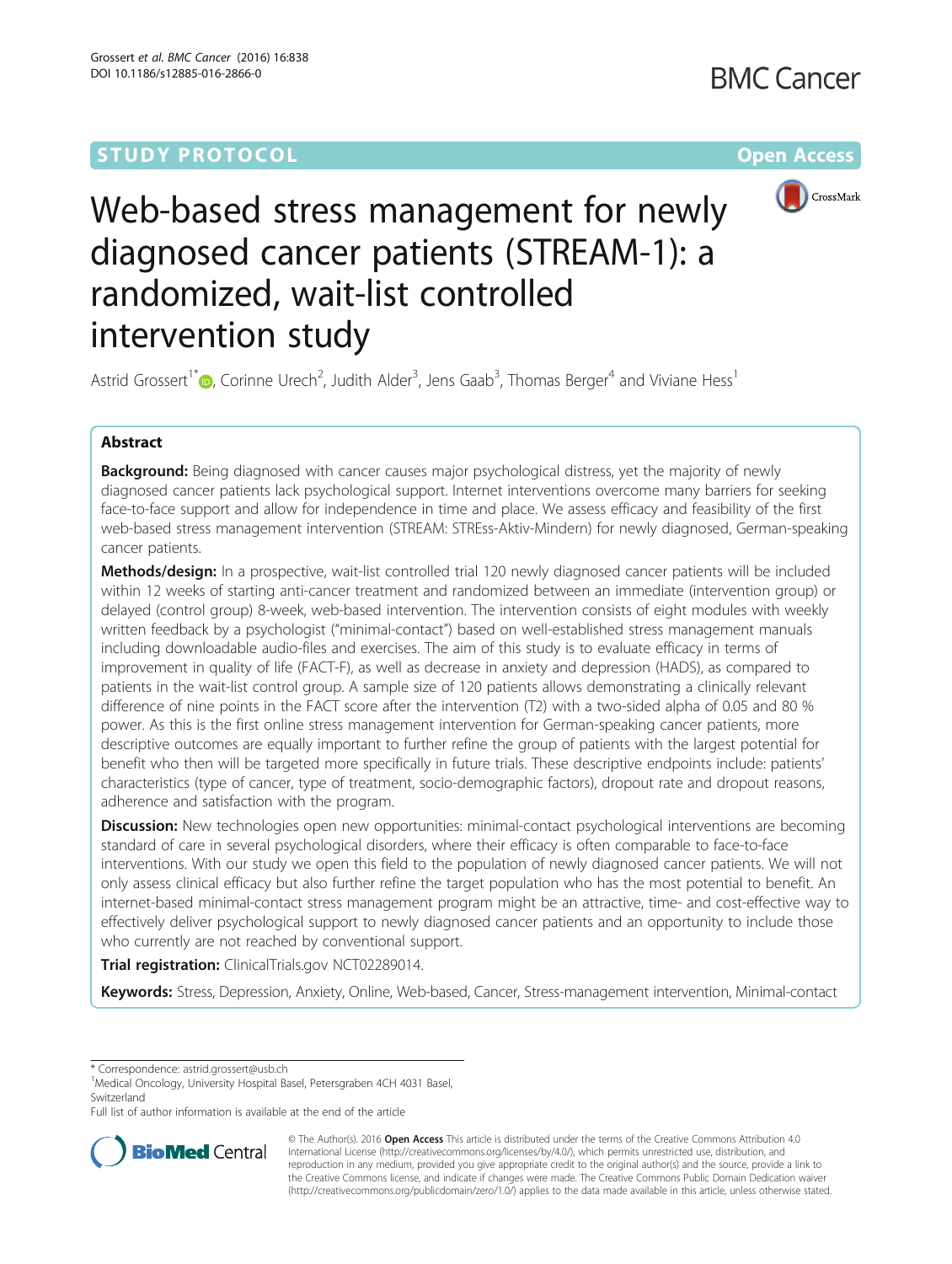#### Background

#### Impact of cancer on mental health

Every second cancer patient suffers from clinically relevant psychosocial distress [\[1\]](#page-5-0). Psychosocial distress encompasses emotional lability, rearranging of roles and responsibilities, changing of future plans, fear of recurrence, depression and anxiety and is associated with decreased quality of life [\[2](#page-5-0)–[4](#page-5-0)]. In addition, high levels of distress lead to reduced compliance with treatment and more side effects [\[5, 6\]](#page-5-0). Conversely, side effects of cancer treatment like fatigue, nausea and pain may trigger distress and, therefore, impact psychological adjustment.

#### Efficacy of psycho-oncological interventions and Utilization of psycho-oncological support

Cognitive behavioural techniques, including relaxation techniques [[7\]](#page-5-0) and mindfulness based stress reduction [[8\]](#page-5-0), significantly reduce distress, depression and fatigue and increase quality of life in cancer patients, albeit effect sizes in randomized controlled trials are small to medium [[9\]](#page-5-0). Moreover, psycho-oncological interventions may reduce side effects of cancer treatment [[7, 9](#page-5-0)–[13](#page-5-0)]. Yet many patients do not seek or have access to psychooncological support, even when high levels of distress are experienced [[14](#page-5-0)]. This seems especially true for male patients [[15](#page-5-0), [16\]](#page-5-0) and patients with cancer other than female breast cancer [[15](#page-5-0)].

#### Web-based interventions in psycho-oncology

The internet has the potential to reach patients and to overcome barriers towards using psycho-oncologic support (e.g. stigma and privacy concerns, geographical distance form providers, time constraints to adhere to additional appointments during office hours) [[17\]](#page-5-0). The vast majority of cancer patients already uses the internet as a source of information [\[18\]](#page-5-0). Furthermore, from the providers' perspective, internet interventions are timeand cost-effective, and thus are of special interest for the health care system. Scientific interest in internet interventions for non-cancer patients has grown rapidly over the last decade. Efficacy of this novel treatment format has been demonstrated for a variety of mental disorders in a substantial number of randomized controlled trials (RCTs). Reviews and meta-analyses show moderate to large effects, post-treatment [\[19](#page-5-0)–[22\]](#page-5-0). Studies directly comparing internet interventions with face-to-face therapy report similar outcomes across various mental disorders (e.g. anxiety disorders, depression) and health concerns associated with bodily symptoms (e.g. tinnitus, sexual dysfunction) [[23\]](#page-5-0). There are also a few long-term follow-up studies showing lasting effects over as much as five years post-treatment [[24](#page-5-0)]. Data on web-based interventions for cancer patients are scarce [[25, 26\]](#page-5-0). There is no cancer-specific stress management program for cancer patients in German. Also, little is known on the characteristics (including age, sex, education, type of cancer) of patients who participate and benefit from a web-based intervention.

#### Objective and research questions

In a prospective randomized wait-list controlled trial we assess the efficacy of a minimal-contact online intervention in newly diagnosed cancer patients. More specifically, we assess whether patients who undergo the online intervention report a better quality of life (FACIT-F), are less anxious and depressive (HADS-D), less stressed (DT), and cope better with their disease (FAH II) as compared to patients in the wait-list control group. This is the first online stress management intervention in German for cancer patients (STREAM: STREss Aktiv Mindern). Moreover, since it is novel to recruit patients via the internet rather than face-to-face, we set out to determine patients characteristics for participation and benefit. These descriptive outcomes include: patients' characteristics (type of cancer, type of treatment, sociodemographic factors), patients' adherence as well as satisfaction with the program.

#### Methods/design

In a prospective randomized controlled intervention study (Fig. [1](#page-2-0)) patients are randomized 1:1 (mixed randomization scheme using unequal block randomization) between the intervention group and the wait-list control group. Patients are stratified according to baseline stress level (distress thermometer  $\geq v s < 5$ [[27\]](#page-5-0)). A total of 120 newly diagnosed adult (>18 years) cancer patients who started first-line treatment (either systemic treatment - including chemotherapy, hormonal treatment or targeted therapy - or radiotherapy) no longer than 12 weeks earlier are included after giving informed consent. Patients who undergo treatment for a first relapse of a tumor previously treated with curative intent are also eligible. Patients are required to read and write in German, have internet-access as well as basic computer skills.

Patients are recruited via the public website of STREAM [[28\]](#page-6-0). We adopt an *active* recruitment strategy in the German speaking countries Switzerland, Germany, and Austria via the following channels: a) Links to the public website of STREAM on health related websites, such as Cancer Leagues, Cancer Hospitals, Patient advocate websites b) distribution of flyers in hospitals and during cancer conferences, c) active communication to the media d) advertisement via Google Ad and Facebook Ad. The Northwest and Central Swiss Ethics Committee has approved the study (EKNZ 339/13).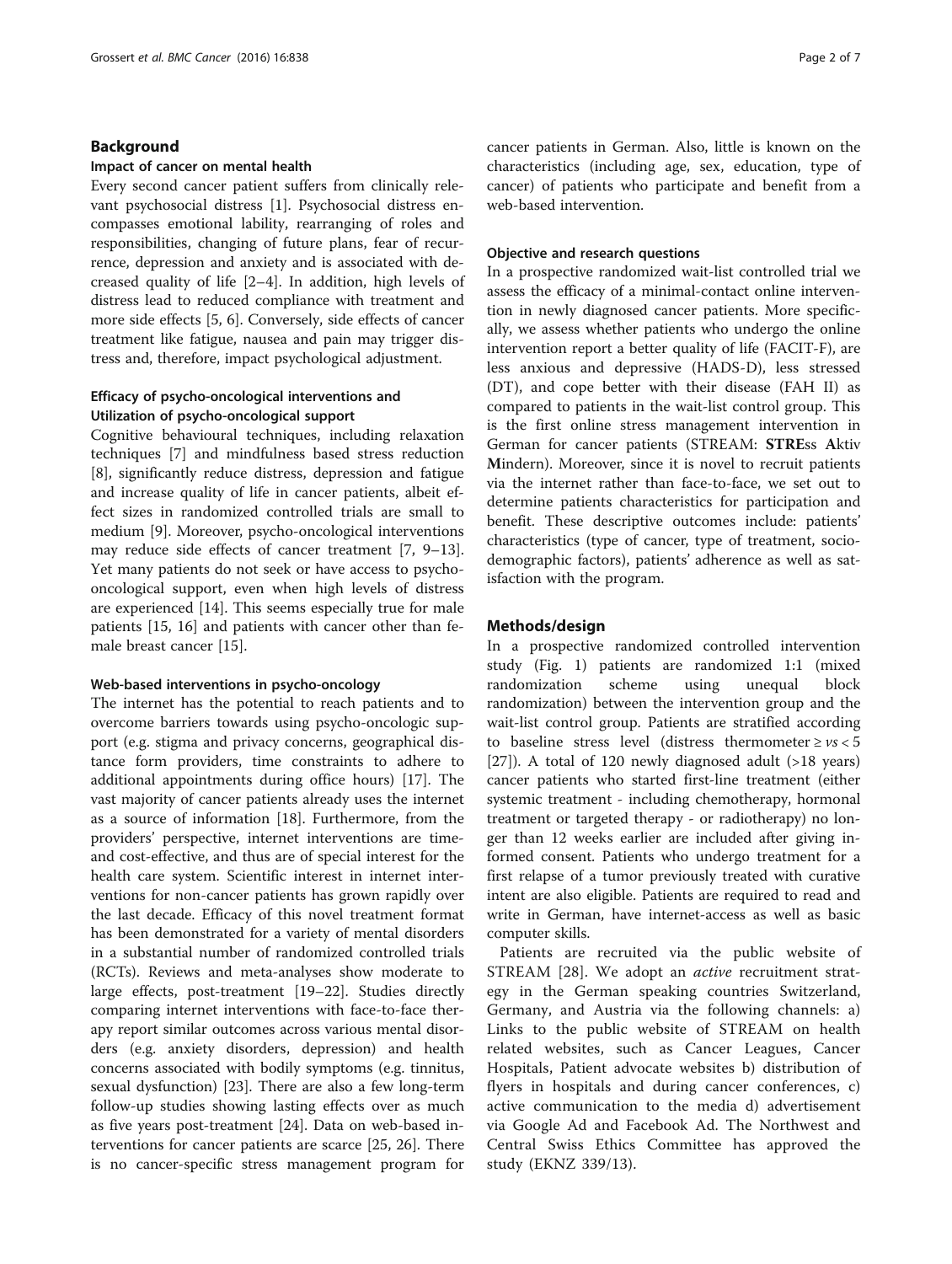

<span id="page-2-0"></span>

#### Intervention

We developed the web-based intervention STREAM based on well-described and established stress management interventions manuals [[29](#page-6-0)–[33\]](#page-6-0), which we adapted to the web-context. The program aims at improving intra- and interpersonal coping strategies, reducing perceived stress and anxiety as well as enhancing quality of life. We assessed the usability of the program in the target population of cancer patients in a previous study (Grossert A, et al. Usability evaluation of the web-based stress management program STREAM for newly diagnosed cancer patients. submitted. 2016).

STREAM consists of eight modules (Table [1](#page-3-0)) which can be completed in 60 to 90 min each. Participants are asked to work through one module per week, i.e. the intervention takes 8 weeks in total. Every module starts with a short mindfulness breathing exercise and includes (a) text-based psycho-education, (b) reflection on the current individual emotional status and (c) acquisition of strategies including several exercises. Within each module exercises on relaxation techniques and guidedimagery exercises are available as audio files and can be downloaded to various devices (e.g. PC/Mac, tablets, smart phones, MP3 Players). Patients are encouraged to use the audio files daily. Participants receive weekly feedback and individual support by a psychologist from the study team via secure integrated e-mail (="minimalcontact"). Patients can use the secure chat function to contact the psychologist.

#### Assessments

Assessments are summarized in Table [2](#page-4-0) and are conducted via an open source survey application [[34](#page-6-0)] at baseline (T1), after the 8-week intervention or wait (control group), respectively (T2), as well as after an additional 8 weeks (T3, follow-up for the intervention group or after the delayed intervention for the wait-list group, respectively (Fig. 1)).

Socio-demographic information is self-reported and includes age, gender, marital status and partnership, children, education, monthly household income and employment status.

Medical history includes information regarding tumor diagnosis, time since diagnosis, past and current cancer treatments (curative or palliative setting), past and current psychosocial support and psychopharmacological medication and is obtained from both patients and their treating physicians.

#### Efficacy outcomes

The main efficacy outcome is quality of life (FACT) including assessment of fatigue (FACT-F) [\[35\]](#page-6-0) at T2. We use the validated German Version functional assessment of chronic illness therapy-fatigue (FACIT-F) which is freely available from the website www.facit.org.

To assess anxiety/depression and psychological distress the hospital anxiety and depression scale (HADS) [\[36](#page-6-0)] and the distress thermometer (DT) in the German version [\[27](#page-5-0)] are used, respectively. Patients are stratified based on their level of baseline distress. A score of five or higher at the DT visual analogue scale is a cut-off score for a clinically significant level of distress [[27\]](#page-5-0). To longitudinally describe psychological coping with cancer we use 'the acceptance and action questionnaire (AAQ)' in its German version 'Fragebogen zur Akzeptanz und Handeln (FAH II)' [\[37\]](#page-6-0), which we adapted specifically for cancer patients with three additional items concerning their coping with the disease.

The online support program STREAM is not designed to support suicidal patients in acute crises. For safety reasons, **suicidal tendency** is assessed by the single suicide item out of the Beck Depression Inventory (BDI) [[38\]](#page-6-0). Patients with a score higher than one are contacted by telephone to reassess suicidal ideation and, if needed, patients are instructed to call for local psychiatric support.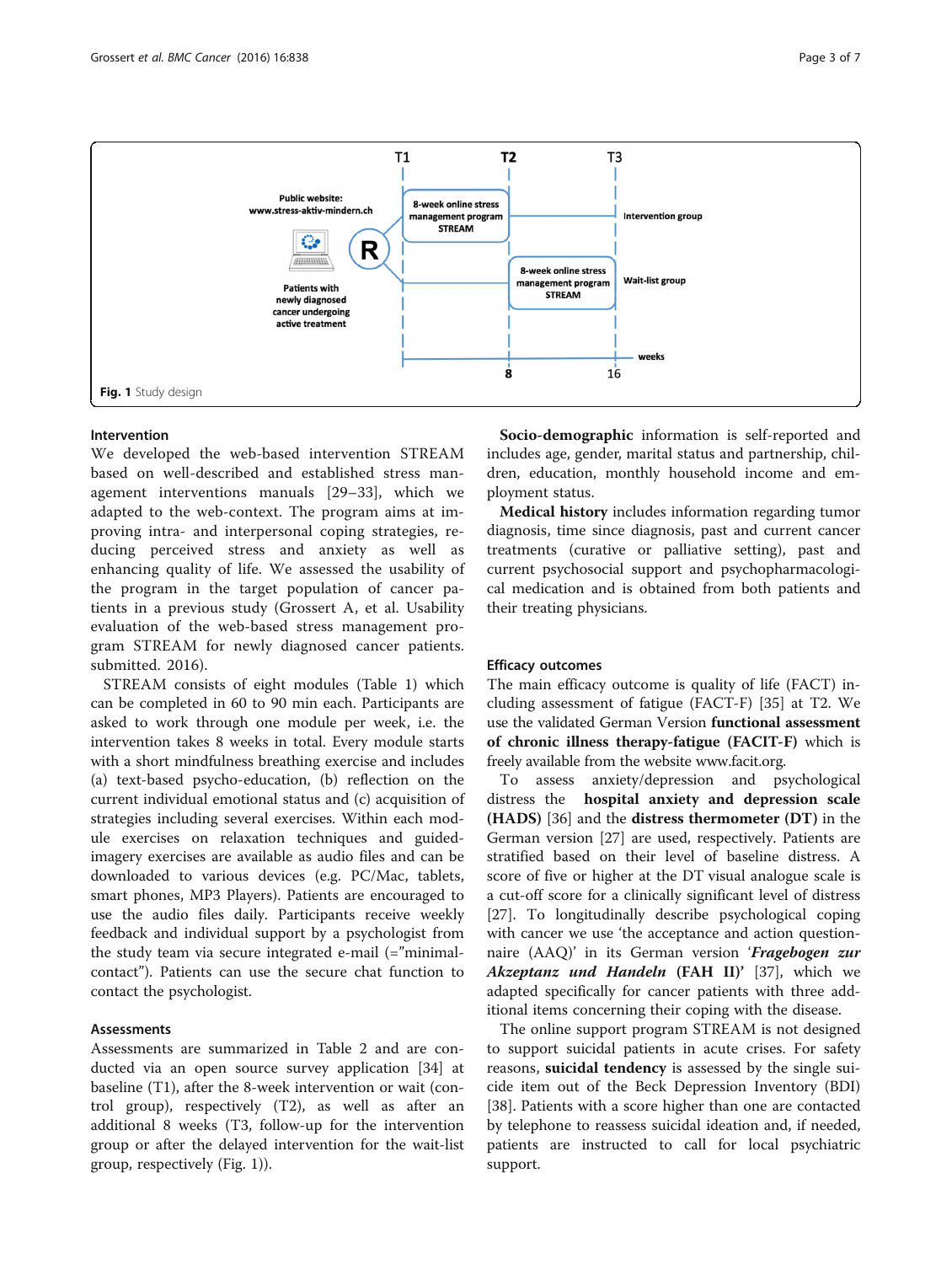| Module         |                                                                     | Psychoeducation                                                                                                                                   | Reflection on status                              | Strategies                                                 |  |
|----------------|---------------------------------------------------------------------|---------------------------------------------------------------------------------------------------------------------------------------------------|---------------------------------------------------|------------------------------------------------------------|--|
| $\mathbf{1}$ . | Introduction: What is stress?                                       | Nature of stress in general and in<br>specific cancer-related situations                                                                          | My individual stressors                           | Diary <sup>b</sup>                                         |  |
|                |                                                                     |                                                                                                                                                   | Stress protocol                                   | Body scan <sup>a</sup>                                     |  |
|                |                                                                     |                                                                                                                                                   |                                                   | Stress protocol b                                          |  |
| 2.             | Body stress reduction                                               | Bodily sensations during stress and<br>side effects of anticancer treatment                                                                       | Relaxation protocol                               | Progressive muscle relaxation <sup>a</sup>                 |  |
|                |                                                                     |                                                                                                                                                   |                                                   | Beach promenade <sup>a</sup>                               |  |
|                |                                                                     |                                                                                                                                                   |                                                   | Relaxation protocol <sup>b</sup>                           |  |
| 3.             | Cognitive stress reduction                                          | Thoughts and their interaction with<br>emotions and bodily sensations                                                                             | My negative thought<br>patterns                   | Negative thought cycle <sup>a</sup>                        |  |
|                |                                                                     |                                                                                                                                                   |                                                   | Relationship of body position<br>and thoughts <sup>b</sup> |  |
|                |                                                                     |                                                                                                                                                   |                                                   | Thinking styles and reflection <sup>b</sup>                |  |
|                |                                                                     |                                                                                                                                                   |                                                   | Thoughts on clouds <sup>a</sup>                            |  |
| 4.             | Emotional stress reduction                                          | Feelings and cancer-related emotions<br>as anxiety and worries were explained                                                                     | My feelings and worries                           | Mountain meditation <sup>a</sup>                           |  |
|                |                                                                     |                                                                                                                                                   |                                                   | Emotional emergency kit <sup>a</sup>                       |  |
| 5.             | Mindfulness and acceptance of<br>thoughts and emotions              | Meaning of mindfulness and acceptance<br>and their implementation in daily life in<br>contrast to the active strategies learned<br>in modules 1-4 | My definition and<br>experiences with acceptance  | Acceptance story a,b                                       |  |
|                |                                                                     |                                                                                                                                                   |                                                   | Body scana,b                                               |  |
|                |                                                                     |                                                                                                                                                   |                                                   | Integration of mindfulness <sup>b</sup>                    |  |
|                |                                                                     |                                                                                                                                                   |                                                   | Winter walk <sup>a</sup>                                   |  |
|                |                                                                     |                                                                                                                                                   |                                                   | Spring awakening <sup>a</sup>                              |  |
| 6.             | Activation of resources: quality of<br>life and pleasure            | Introduction of models of the balance<br>between burden and resources                                                                             | My individual resources                           | Health-cycle <sup>b</sup>                                  |  |
|                |                                                                     |                                                                                                                                                   |                                                   | Planning activities <sup>b</sup>                           |  |
|                |                                                                     |                                                                                                                                                   |                                                   | Week planner b                                             |  |
|                |                                                                     |                                                                                                                                                   |                                                   | Friendly feelings with our<br>own body <sup>a</sup>        |  |
|                |                                                                     |                                                                                                                                                   |                                                   | Enjoyment training <sup>b</sup>                            |  |
| 7 <sub>1</sub> | Activation of resources: social<br>network and communication skills | Social network and the role of a<br>supportive environment                                                                                        | My individual social network<br>and current needs | Communication skillsb                                      |  |
|                |                                                                     |                                                                                                                                                   |                                                   | Beach promenade <sup>a</sup>                               |  |
|                |                                                                     |                                                                                                                                                   |                                                   | Winter promenade <sup>a</sup>                              |  |
|                |                                                                     |                                                                                                                                                   |                                                   | Spring awakening <sup>a</sup>                              |  |
| 8.             | Summary                                                             | Concluding an overview and<br>documentation of the last 7 weeks                                                                                   | My experiences with the<br>program                | Four seasons <sup>a</sup>                                  |  |

<span id="page-3-0"></span>Table 1 Content of the web-based stress management program STREAM

<sup>a</sup>Audio file: story, relaxation or guided imaginary exercise, <sup>b</sup>Instructions and worksheets

#### Evaluation of the intervention

To evaluate the therapeutic alliance between patient and therapist the short version of the working alliance inventory (WAI-SR) with subscales for bond, tasks and goals is used in its German version [\[39](#page-6-0)] weekly after each module. Usability and user satisfaction is assessed with the system usability scale (SUS) [[40\]](#page-6-0) and the Client Satisfaction Questionnaire (CSQ-8; in its German version: Fragebogen zur Messung der Patientenzufrieden-heit ZUF-8; [[41](#page-6-0)]. Satisfaction with the online therapeutic contact will be assessed with predefined questions described by Knaevelsrud and Maerker [[42](#page-6-0)]. In addition, after each module, patients' satisfaction with the module is assessed with an open question. Data on adherence (frequency and duration of logins, website activity, using/downloading different exercises, and the number of modules completed) are collected via the backend functions of the online program STREAM.

#### Statistical analyses and sample size calculation

Based on previous studies [[43](#page-6-0)] including recent data on cancer patients [[44\]](#page-6-0), a difference of nine points in the FACT score is both, clinically significant and realistic. In order to demonstrate a 9-point difference between baseline and T2 (after 8 weeks) in the intervention group with a statistical power of 0.80 at a significance level of 0.05 (two-sided), 60 participants are needed in each of the two conditions. We assume normally distributed data in both groups with a standard deviation of  $\pm 18$ [[45\]](#page-6-0). Data preparation of all continuous dependent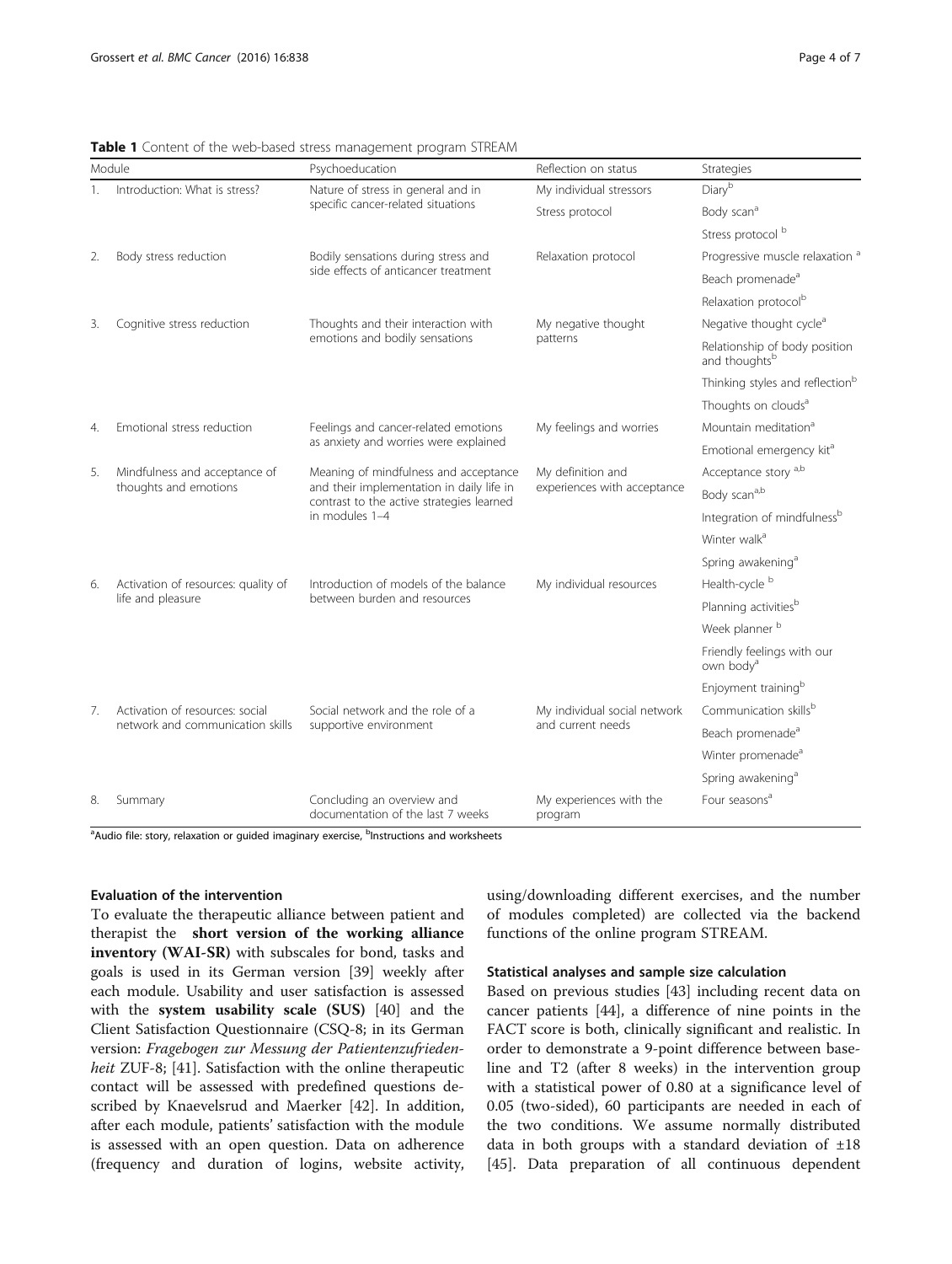<span id="page-4-0"></span>

| Instrument                                                        | Τ1       |                                  | T <sub>2</sub>    | T <sub>3</sub> |
|-------------------------------------------------------------------|----------|----------------------------------|-------------------|----------------|
|                                                                   | Baseline | Weekly<br>during<br>intervention | Post intervention | Follow up      |
| Socio-demographics                                                | X        |                                  |                   |                |
| Medical history                                                   | $\times$ |                                  | X                 | X              |
| Distress Thermometer (DT)                                         | X        | X                                | X                 | X              |
| Functional Assessment of Chronic Illness Therapy-Fatique (FACT-F) | $\times$ |                                  | X                 | X              |
| Hospital anxiety and depression scale (HADS)                      | X        |                                  | X                 | X              |
| Suicidal tendency (Suicid Item Beck Depression Inventory BDI)     | $\times$ |                                  | X                 | X              |
| Acceptance and Action Questionnaire (AAQ)                         | X        |                                  | X                 | Χ              |
| Working Alliance Inventory (WAI-SR)                               |          | Χ                                |                   |                |
| System Usability Scale (SUS)                                      |          | $x^a$                            |                   |                |
| Client Satisfaction Questionnaire (CSQ-8)                         |          |                                  | $x^b$             | $x^b$          |

<sup>a</sup> Assessed twice (after the first and last module); <sup>b</sup> Assessed post-intervention: for intervention group to T2, for control group to T3

variables will include tests for normality, homogeneity of variances, and examination of outliers. If not normally distributed, variables will be subjected to adequate transformation. Intent-to-treat samples will be used to analyze data. The choice of statistical approach depends on the amount of missing data at T2 and T3. If less than 12 % of data are missing, the Last Observation Carried Forward (LOCF) method will be applied to estimate effects. Then, the outcome will be computed with an analysis of covariance (ANCOVA), using the pre-scores as a covariate and the post-scores as the dependent variable. If more than 12 % of data are missing, we will use linear mixed models. This method is recommended for intentto-treat-analyses with a high amount of dropouts due to its potential to reduce bias caused by missing data. Regression analyses will be used to identify predictors of treatment outcome.

#### Discussion

Psychological distress associated with cancer diagnosis and treatment is high. Yet, psycho-oncological support is often lacking –due to barriers on the patients' side or to insufficient resources on the providers' side [\[15](#page-5-0)]. Online-interventions with regular psychologist-contact (minimal-contact) -already established in several psychological disorders- might reduce this gap. In our prospective, randomized controlled study we assess the first minimal-contact, online stress management program for German-speaking, newly diagnosed cancer patients.

Our study will yield information on the efficacy of the intervention with respect to quality of life and stress/ anxiety. In addition, it will show whether cancer patients are ready to use new technologies to further increase the range of treatment options at their disposal, and -even more importantly- whether patients who are in need of support but slip through the net of the current system

can be reached. Conversely, the time- (and indirectly the cost-) effectiveness of administering support in a minimal-contact online intervention will be assessed from the providers' perspective – an outcome with important implications for the health care system.

On a different level, the contribution of various and novel recruitment strategies (flyers, "conventional faceto-face", internet links, Google Ads, Facebook Ads, You tube) will be described allowing for conclusions for future online study portals.

One of the limitations of the study is the heterogeneity of newly diagnosed cancer patients with respect to tumor type, treatment type and treatment strategies (curative, palliative). However, the distress of a new cancer diagnosis is their common denominator, and a stratification factor. Also, since this is the first online stress management program for newly diagnosed cancer patients, we deliberately aim at reaching a broad population to avoid missing a small but important group of patients with potential benefit from this intervention. The results of this study will allow characterizing the patient population(s) with respect to age, sex, diagnosis and treatment that will then be studied more specifically in follow-up trials. Our trial represents a first step in expanding the much-needed psychological support for newly diagnosed cancer patients towards the promising approaches that come with new technical possibilities which have become integral part of our lives.

#### Trial status

Trial start date:  $1<sup>th</sup>$  July 2014; Currently recruiting ( $N_{\text{current}} = 80$  as of March 17, 2016).

#### Abbreviations

AAQ: Acceptance and action questionnaire; ANCOVA: Analysis of covariance; BDI: Beck depression inventory; CSQ: Client satisfaction questionnaire; DT: Distress thermometer; FACIT-F: German Version Functional Assessment of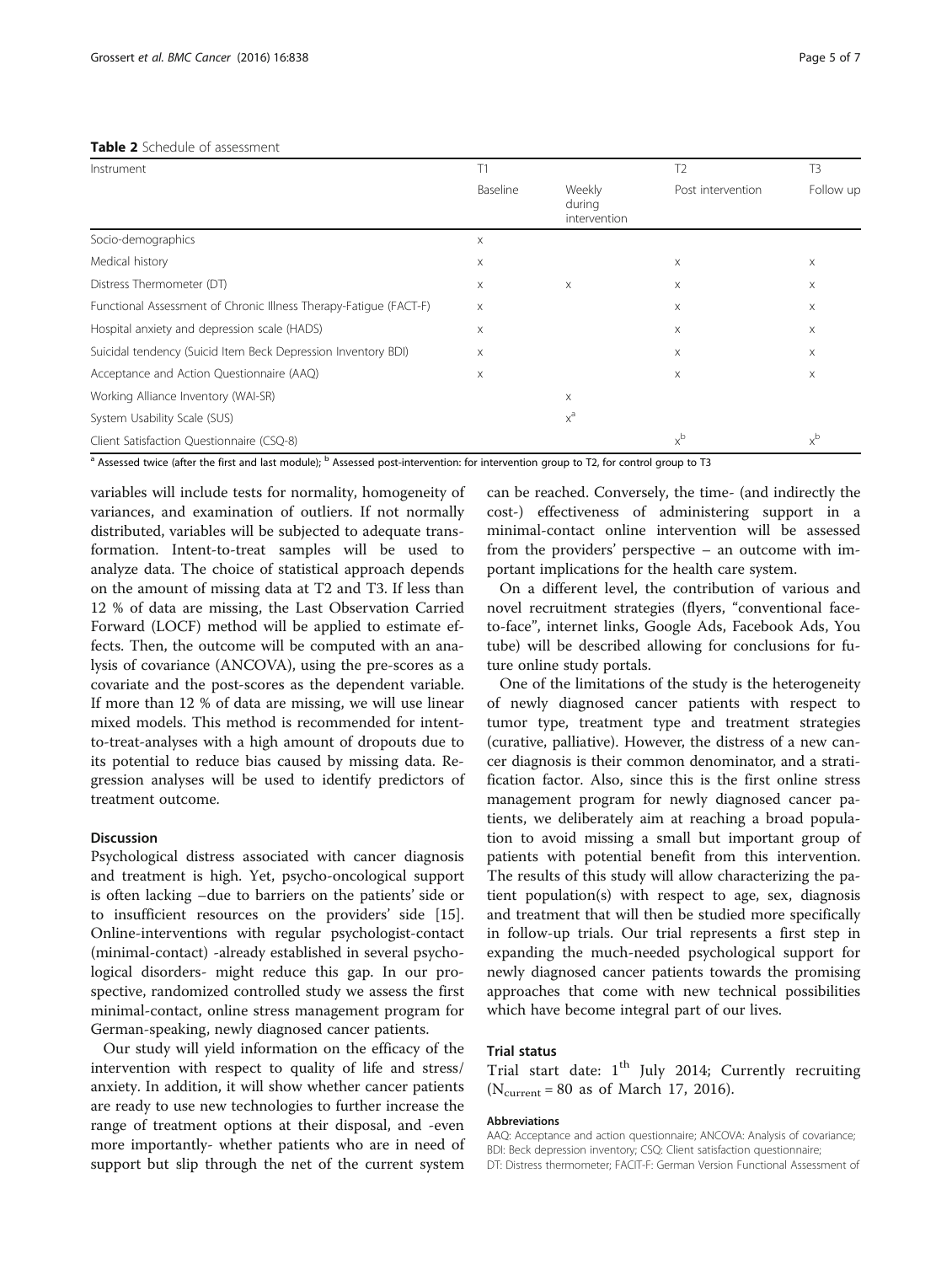<span id="page-5-0"></span>Chronic Illness Therapy-Fatigue; FACT (−F): Functional Assessment of Cancer Therapy including Fatigue; FAH II: Fragebogen zur Akzeptanz und Handeln; HADS: Hospital anxiety and depression scale; LOCF: Last observation carried forward; RCT: Randomized controlled trial; STREAM: STREss Aktiv Mindern; SUS: System usability scale; WAI-SR: Short version working alliance inventory; ZUF-8: Fragebogen zur Messung der Patientenzufriedenheit

#### Acknowledgement

We thank Benjamin Kasenda for statistical advice. This study is supported by the Swiss Cancer Research Foundation (KFS-3260-08-2013) and the Swiss National Science Foundation SNSF (Grant PP00P3\_139155/1 to VH).

#### Availability of data and materials

With this manuscript we provide the study protocol but no patient data. Within the trial, data are electronically stored on the secure server of Basel University Rechenzentrum. Patient data are anonymized with a 3-digit UPN.

#### Authors' contributions

AG contributed to the study design, development of the intervention, patient recruitment, the conduct of the intervention and the writing of the manuscript. CU contributed to the study design, development of the intervention, patient recruitment and funding. As principal investigator she is also responsible for the conduct of the study and the supervision of the intervention. JA contributed to the study design and development of the intervention. JG contributed to the study design. TB contributed to the study design including statistical advice, development of the intervention and writing of the manuscript. VH initiated the study (sponsor-investigator) and contributed to the study design, development of the intervention, patient recruitment, funding and the writing of the manuscript. All authors read and approved the final manuscript.

#### Competing interests

The authors declare that they have no competing interests.

#### Ethics approval and consent to participate

The Northwest and Central Swiss Ethics Committee has approved the study (EKNZ 339/13). Each participant gives written informed consent before participating in the trial.

#### Author details

<sup>1</sup>Medical Oncology, University Hospital Basel, Petersgraben 4CH 4031 Basel, Switzerland. <sup>2</sup>Obstetrics and Gynecology, University Hospital, Spitalstrasse 21, 4031 Basel, Switzerland. <sup>3</sup>Clinical Psychology and Psychotherapy, University of Basel, Missionsstrasse 62CH 4055 Basel, Switzerland. <sup>4</sup>Clinical Psychology and Psychotherapy, University of Bern, Fabrikstrasse 8CH 3012 Bern, Switzerland.

#### Received: 17 March 2016 Accepted: 19 October 2016 Published online: 03 November 2016

#### References

- 1. Mehnert A, Brähler E, Faller H, Härter M, Keller M, Schulz H, Wegscheider K, Weis J, Boehncke A, Hund B, et al. Four-week prevalence of mental disorders in patients with cancer across major tumor entities. J Clin Oncol. 2014. doi[:10.1200/Jco.2014.56.0086.](http://dx.doi.org/10.1200/Jco.2014.56.0086)
- 2. Rehse B, Pukrop R. Effects of psychosocial interventions on quality of life in adult cancer patients: meta analysis of 37 published controlled outcome studies. Patient Educ Couns. 2003;50(2):179–86.
- Wu HS, Harden JK. Symptom burden and quality of life in survivorship: a review of the literature. Cancer Nurs. 2015. doi[:10.1097/NCC.0000000000000135.](http://dx.doi.org/10.1097/NCC.0000000000000135)
- Penedo FJ, Benedict C, Zhou ES, Rasheed M, Traeger L, Kava BR, Soloway M, Czaja S, Antoni MH. Association of stress management skills and perceived stress with physical and emotional well-being among advanced prostrate cancer survivors following androgen deprivation treatment. J Clin Psychol Med Settings. 2013. doi:[10.1007/s10880-012-9308-1](http://dx.doi.org/10.1007/s10880-012-9308-1).
- 5. Chambers SK, Meng X, Youl P, Aitken J, Dunn J, Baade P. A five-year prospective study of quality of life after colorectal cancer. Qual Life Res. 2012. doi:[10.1007/s11136-011-0067-5](http://dx.doi.org/10.1007/s11136-011-0067-5).
- Park CL, Gaffey AE. Relationships between psychosocial factors and health behavior change in cancer survivors: an integrative review. Ann Behav Med. 2007. doi[:10.1080/08836610701564089.](http://dx.doi.org/10.1080/08836610701564089)
- 7. Luebbert K, Dahme B, Hasenbring M. The effectiveness of relaxation training in reducing treatment-related symptoms and improving emotional adjustment in acute non-surgical cancer treatment: A meta-analytical review. Psycho-Oncol. 2001. doi[:10.1002/Pon.537.](http://dx.doi.org/10.1002/Pon.537)
- 8. Zainal NZ, Booth S, Huppert FA. The efficacy of mindfulness-bases stress reduction on mental health of breast cancer patients: a meta-analysis. Psycho-Oncol. 2013;22:1457–65.
- 9. Duijts SF, Faber MM, Oldenburg HS, van Beurden M, Aaronson NK. Effectiveness of behavioral techniques and physical exercise on psychosocial functioning and health-related quality of life in breast cancer patients and survivors–a meta-analysis. Psycho-Oncol. 2011. doi[:10.1002/pon.1728](http://dx.doi.org/10.1002/pon.1728).
- 10. Söllner W, Keller M. Wirksamkeit psychoonkologischer Interventionen auf die Lebensqualitat der Patienten. Ein systematischer Überblick über Reviews und Metaanalysen. Psychosom Konsiliarpsychiatr. 2007;1(4):249.
- 11. Kwekkeboom KL, Abbott-Anderson K, Cherwin C, Roiland R, Serlin RC, Ward SE. Pilot randomized controlled trial of a patient-controlled cognitive-behavioral intervention for the pain, fatigue, and sleep disturbance symptom cluster in cancer. J Pain Symptom Manage. 2012. doi[:10.1016/j.jpainsymman.2011.12.281.](http://dx.doi.org/10.1016/j.jpainsymman.2011.12.281)
- 12. Antoni MH, Lechner S, Diaz A, Vargas S, Holley H, Phillips K, McGregor B, Carver CS, Blomberg B. Cognitive behavioral stress management effects on psychosocial and physiological adaptation in women undergoing treatment for breast cancer. Brain Behav Immun. 2009;23(5):580–91. doi[:10.1016/j.bbi.2008.09.005.](http://dx.doi.org/10.1016/j.bbi.2008.09.005)
- 13. Wells N, Hepworth JT, Murphy BA, Wujcik D, Johnson R. Improving cancer pain management through patient and family education. J Pain Symptom Manage. 2003. doi[:10.1016/S0885-3924\(02\)00685-1](http://dx.doi.org/10.1016/S0885-3924(02)00685-1).
- 14. Waller A, Williams A, Groff SL, Bultz BD, Carlson LE. Screening for distress, the sixth vital sign: examining self-referral in people with cancer over a one-year period. Psycho-Oncol. 2013. doi[:10.1002/pon.2102](http://dx.doi.org/10.1002/pon.2102).
- 15. Merckaert I, Libert Y, Messin S, Milani M, Slachmuylder JL, Razavi D. Cancer patients' desire for psychological support: prevalence and implications for screening patients' psychological needs. Psycho-Oncol. 2010. doi[:10.1002/pon.1568](http://dx.doi.org/10.1002/pon.1568).
- 16. Nekolaichuk CL, Cumming C, Turner J, Yushchyshyn A, Sela R. Referral patterns and psychosocial distress in cancer patients accessing a Psychooncology counseling service. Psycho-Oncol. 2011. doi:[10.1002/pon.1765](http://dx.doi.org/10.1002/pon.1765).
- 17. Leykin Y, Thekdi SM, Shumay DM, Munoz RF, Riba M, Dunn LB. Internet interventions for improving psychological well-being in Psycho-oncology: review and recommendations. Psycho-Oncol. 2012. doi[:10.1002/pon.1993.](http://dx.doi.org/10.1002/pon.1993)
- 18. van de Poll-Franse LV, van Eenbergen MC. Internet use by cancer survivors: current use and future wishes. Support Care Cancer. 2008. doi[:10.1007/s00520-008-0419-z](http://dx.doi.org/10.1007/s00520-008-0419-z).
- 19. Andersson G, Cuijpers P. Internet-based and other computerized psychological treatments for adult depression: a meta-analysis. Cogn Behav Ther. 2009;38(4):196–205.
- 20. Andrews G, Cuijpers P, Craske MG, McEvoy P, Titov N. Computer therapy for the anxiety and depressive disorders is effective, acceptable and practical health care: a meta-analysis. PLoS One. 2010. doi:[10.1371/journal.pone.0013196.](http://dx.doi.org/10.1371/journal.pone.0013196)
- 21. Barak A, Hen L, Boniel-Nissim M, Shapira N. A comprehensive review and a meta-analysis of the effectiveness of internet-based psychotherapeutic interventions. J Technol Hum Serv. 2008;26(2/4):109–60.
- 22. Cuijpers P, van Straten A, Andersson G. Internet-administered cognitive behavior therapy for health problems: a systematic review. J Behav Med. 2008. doi:[10.1007/s10865-007-9144-1.](http://dx.doi.org/10.1007/s10865-007-9144-1)
- 23. Andersson G, Cuijpers P, Carlbring P, Riper H, Hedman E. Guided Internetbased vs. face-to-face cognitive behavior therapy for psychiatric and somatic disorders: a systematic review and meta-analysis. World Psychiatry. 2014;13(3):288–95.
- 24. Hedman E, Furmark T, Carlbring P, Ljotsson B, Ruck C, Lindefors N, Andersson G. A 5-Year Follow-up of Internet-Based Cognitive Behavior Therapy for Social Anxiety Disorder. J Med Internet Res. 2011; 13(2). doi:[10.2196/jmir.1776.](http://dx.doi.org/10.2196/jmir.1776)
- 25. McAlpine H, Joubert L, Martin-Sanchez F, Merolli M, Drummond KJ. A systematic review of types and efficacy of online interventions for cancer patients. Patient Educ Couns. 2015. doi[:10.1016/j.pec.2014.11.002.](http://dx.doi.org/10.1016/j.pec.2014.11.002)
- 26. van den Berg SW, Gielissen MF, Custers JA, van der Graaf WT, Ottevanger PB, Prins JB. BREATH: Web-based self-management for psychological adjustment after primary breast cancer–results of a multicenter randomized controlled trial. J Clin Oncol. 2015. doi:[10.1200/JCO.2013.54.9386.](http://dx.doi.org/10.1200/JCO.2013.54.9386)
- 27. Mehnert A, Müller D, Lehmann C, Koch U. The German version of the NCCN distress thermometer: validation of a screening instrument for assessment